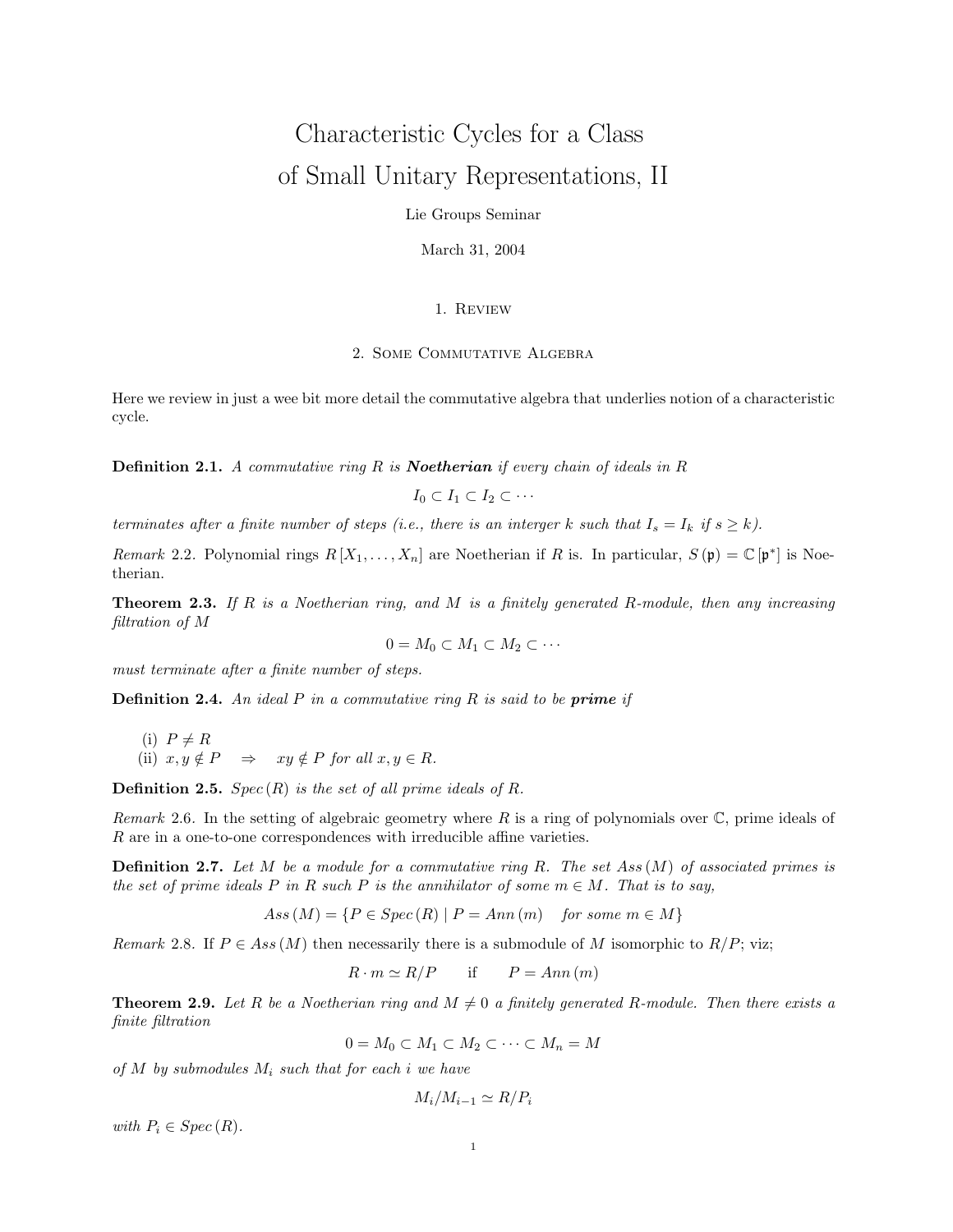*Proof.* Choose any  $P_1 \in Ass(M)$ , then there exists a submodule  $M_1$  of M isomorphic to  $R/P_1$ . Now choose any  $P_2 \in Ass(M/M_1)$ . Then there exists a submodule of  $M_2 \subset M$  such that  $M_2/M_1 \simeq R/P_2$ . Continuing in this fashion we build an ascending chain of submodules of  $M$ . Since  $R$  is Noetherian and  $M$  is finitely generated, this ascending chain of submodules must eventually arrive at M.

**Lemma 2.10.** Let R be a commutative Noetherian ring and let M be a finitely generated R-module. Choose a filtration

$$
0 = M_0 \subset M_1 \subset M_2 \subset \cdots \subset M_n = M
$$

of M by submodules  $M_i$  such that for each  $i = 1, ..., n$ ,  $M_i/M_{i-1} \simeq R/P_i$ , with  $P_i \in Spec(M)$ . Let  $S = \{P_i \mid i = 1, \ldots, n\}$ , and let  $S_{\min} = \{P \in S \mid P \subsetneq P' \quad \forall P' \in S\}$ . Then, for  $P \in S_{\min}$ , the integers

$$
m(M, P) = \# \{ P' \in S \mid P = P' \}
$$

is independent of the choice of filtration.

Remark 2.11. This lemma is not even a lemma in Vogan's paper; yet it is the basis for the definition of Vogan's definition of the characteristic cycle. As such it's a bit of a shame that he only gives some rough indications as to how one might prove it. Here's the idea though.

• Consider a particular submodule  $M_i = R/P_i$  occuring in a filtration  $\mathcal F$  of  $M$ . If  $P_i$  is not a maximal ideal, then it'll sit inside a chain of prime ideals terminating with a maximal ideal  $P_{i,k}$ 

$$
P_i = P_{i,1} \subset P_{i,2} \subset \cdots \subset P_{i,k}
$$

And we'll have a corresponding filtration of  $M_i$  by submodules

$$
R/P_{i,k} \subset \cdots \subset R/P_{i,2} \subset R/P_{i,1} = M_i
$$

- Lemma: If  $\mathcal{F}'$  is a refinement of  $\mathcal F$  obtained by inserting chains  $M_{i,1} \subset \cdots \subset M_{i,k}$  in place of the original submodules  $M_i = R/P_i$ , then the chains must be of the form  $R/P_{i,k} \subset \cdots \subset R/P_{i,2} \subset$  $R/P_{i,1}$ , with  $P_i \subset P_{i,j}$  for  $j = 2, \ldots, k$ .
- Lemma (?) A common refinement exists for any pair of filtrations of  $M$ <sup>1</sup>
- Notice that the process of refinement never introduces any new minimal primes to filtration. Therefore, the number of minimal primes in the common refinement of two filtrations must coincide with the number of minimal primes of each of the original filtrations.

#### 3. COMPUTING MULTIPLICITIES

In [V], the following proposition is given.

**Proposition 3.1.** Suppose P is a prime ideal in a commutative Noetherian ring R, and M is a finitely generated R-module annihilated by P. There there is a element  $f \in R - P$ , with the property that  $M_f$  is a free  $(R/P)_f$ -module. Morever,  $rank(M_f)$  is the multiplicity of  $P$  in characteristic cycle of  $M$ .

Corollary 3.2. In the setting of the preceding proposition, suppose m is any maximal ideal containing P but not containing f. Then

$$
m(P, M) = \dim_{R/\mathfrak{m}} (M/\mathfrak{m}M)
$$

$$
P \sim P' \iff R/P \simeq R/P'
$$

<sup>&</sup>lt;sup>1</sup>That a common refinement exists is not at all obvious to me. What *might* be plausible is that any maximal refinement of a filtration of M has the same number of steps and up to changes of orderings and up to equivalences of the sort

the same equivalence classes of prime ideals occur with the same multiplicity. But ultimately, IMO, this is business of a common refinement might be red herring. Indeed, it seems to me that the crux of the definition of multiplicity lies in the existence of a common minimal collapse of fitrations, rather than common refinements.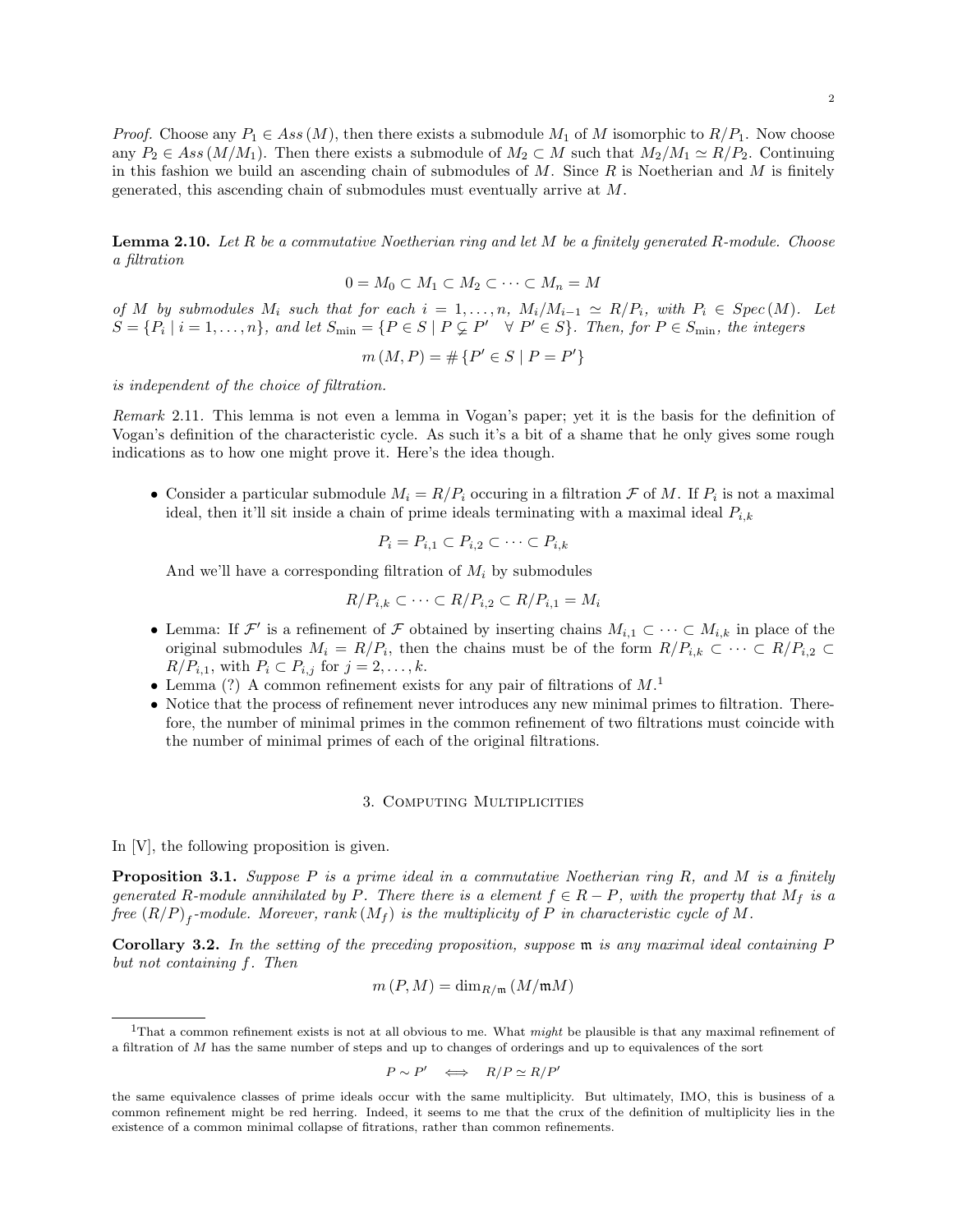This formula however is not particularly amenable to direct calculation.

Here is an alternative procedure. Let  $M = qr(X)$  be the  $(S(\mathfrak{p}), K)$ -module obtained from a good filtration of an irreducible admissible Harish-Chandra module and let

$$
(3.1) \t\t 0 = M_0 \subset M_1 \subset M_2 \subset \cdots \subset M_n = M
$$

be a finite filtration of M such that each  $M_i/M_{i-1} \simeq S(\mathfrak{p})/P_i$ ,  $P_i \in Spec(P_i)$ . Now each prime ideal corresponds to  $P_i$  an irreducible affine variety  $V_i \subset \mathfrak{p}$ . So (3.1) is a the filtration of  $gr(X)$  by submodules such that  $M_i/M_{i-1} \simeq S(\mathfrak{p}) R/P_i \simeq R[V_i]$  the ring of regular functions on  $V_i$ .

Next, notice that if the filtration is (3.1) is K<sub>C</sub>-invariant, in which case the corresponding varieties  $\mathcal{V}_i \subset \mathfrak{p}$ are the Zariski closures of  $K_{\mathbb{C}}$ -orbits, and when we filter M by K-types, we'll have

$$
\dim M_{\lambda} = \sum_{i=1}^{n} \dim (S(\mathfrak{p})/P_{i})_{\lambda} * \dim V_{\lambda} = \sum_{i} \dim R[V_{i}]_{\lambda}
$$

This formula shows that the Hilbert polynomial for M (using the filtration by  $|\lambda|$ ) will just be the sum of the Hilbert polynomials for the  $R[\mathcal{V}_i]$ . But

$$
\sum_{|\lambda| \le k} \dim R \left[ V_i \right]_{\lambda} \sim t^{\dim(\mathcal{V}_i)}
$$

(Actually, this fact is one way of defining the dimension of an affine variety). So if d is the maximal dimension of the  $V_i$ , only those  $V_i$  of dimension d will contribute to the leading term of the Hilbert polynomial for M. Thus,

$$
p_M(t) = \sum_{\dim \mathcal{V}_i = d} p_{R[\mathcal{V}_i]}(t) + \text{ lower order terms}
$$

Now

- The  $V_i$  for which dim  $V_i = d$  will precisely the irreducible components of the associated variety  $AV(\pi)$  that have dimension  $\frac{1}{2}GK \dim(\pi)$ .
- These varieties of maximal dimension in  $AV(\pi)$  will correspond to minimal prime ideals occurring in the characteristic cycle of  $\pi$ , and the number of times such an minimal prime ideal occurs is by definition its multiplicity in the characteristic cycle.
- Identifying the minimal primes that occur in the characteristic cycle, with the corresponding irreducible affine varieties  $V_i \subset \mathfrak{p}$ , which in turn are identified as with the closures of certain  $K_{\mathbb{C}}$ -orbits  $\overline{\mathcal{O}_i}$  in  $\mathfrak{p}$ , we can write

$$
p_M(t) = \sum_{\dim \mathcal{O}_i = \frac{1}{2}GK \dim(\pi)} m(\pi, \mathcal{O}_i) p_{R([\overline{\mathcal{O}_i}])}(t) + \text{ lower order terms}
$$

and deduce

(3.2) 
$$
BernsteinDeg(\pi) = \sum_{\dim \mathcal{O}_i = \frac{1}{2}GK \dim(\pi)} m(\pi, \mathcal{O}_i) \deg(\overline{\mathcal{O}}_i)
$$

where

$$
deg\left(\overline{\mathcal{O}_{i}}\right) \equiv BernsteinDeg\left(R\left[\overline{\mathcal{O}_{i}}\right]\right)
$$

Remark 3.3. When the characteristic variety of  $\pi$  is the closure of a single K<sub>C</sub>-orbit  $\mathcal{O}$ , then we write

$$
m(\pi, \mathcal{O}_i) = \frac{BernsteinDeg(\pi)}{BernsteinDeg(R[\overline{\mathcal{O}}_i])} = \lim_{t \to \infty} \frac{\sum_{|\lambda| \leq t} \dim m(\lambda, \pi) \dim V_{\lambda}}{\sum_{|\lambda| \leq t} \dim m(\lambda, R[\overline{\mathcal{O}}]) \dim V_{\lambda}}
$$

(Here  $m(\lambda, X)$  is the multiplicity of a K-type with highest weight  $\lambda$  in X, and dim  $V_{\lambda}$  is the dimension of a K-type with highest weight  $\lambda$ .) This is Trapa's formula.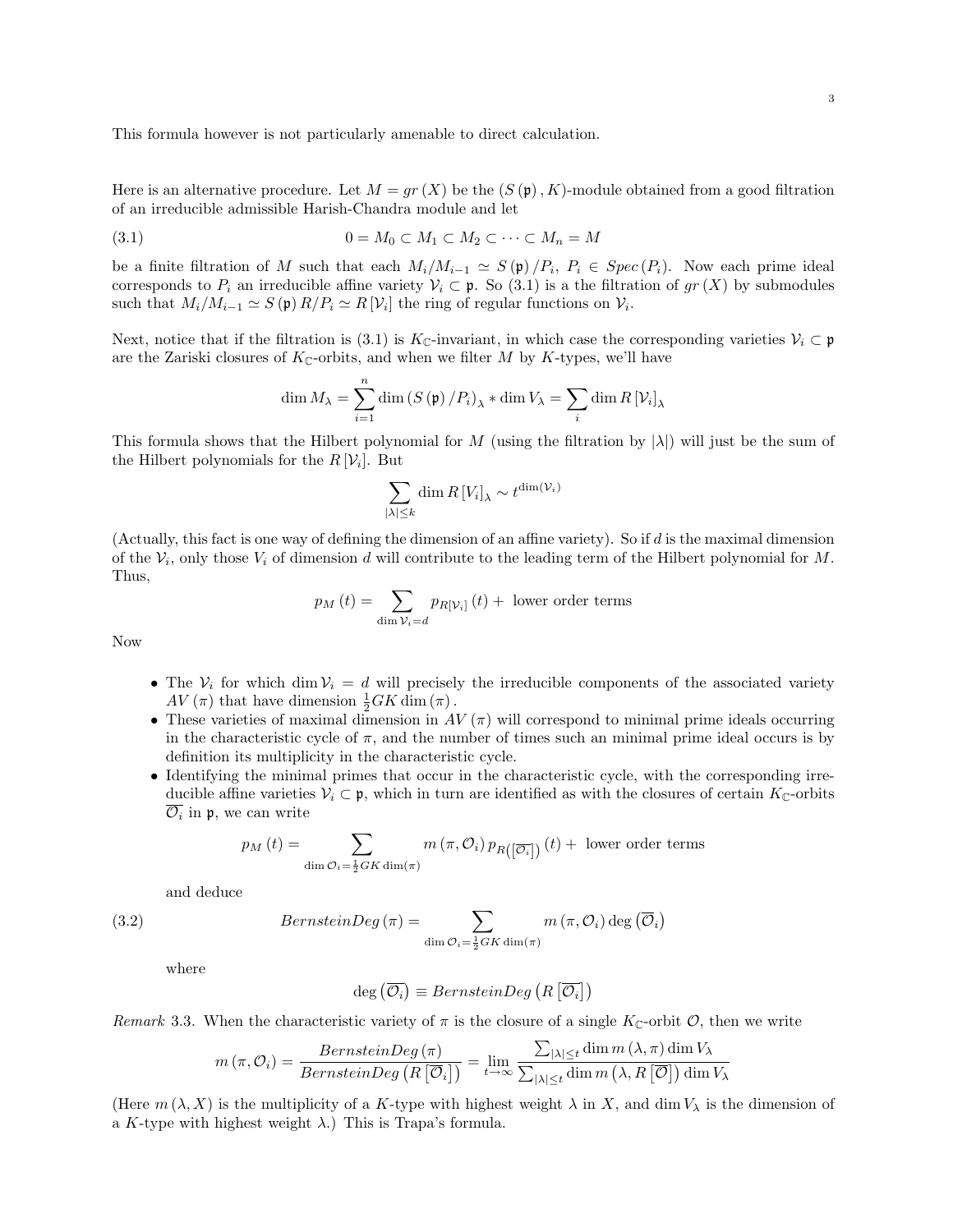4

Remark 3.4. For principal series representations it happens that orbits  $\mathcal{O}_i$  appearing in the K<sub>C</sub>-orbits of maximal dimension in p. It happens in this case that the degrees of the orbits and their multiplicities all coincide, and so one has

$$
m(\pi, \mathcal{O}_i) = \frac{BernsteinDegree(\pi)}{(\#K_{\mathbb{C}}\text{-orbits of maximal dimension})\,Deg(\mathcal{O}_i)}
$$

Remark 3.5. The formula (3.2) does not given any information about the multiplicities of the smaller components of the characteristic cycles (corresponding to minimal prime ideals which happen not to correspond to irreducible varieties of maximal dimension in the associated variety of  $\pi$ ).

## 4. The Case at Hand

Let's now return to our problem of computing the characteristic cycles for Sahi's representations  $\pi_i$ . We start with the result, and then fill in the details. But first a little notation.

Recall in our description of the restricted root systems we used a certain basis  $\{\gamma_j \mid j = 1, \ldots n\} \in \mathfrak{t}_1^*$ . The  $\{\gamma_j\}$  correspond a certain set of strongly orthogonal nilpotent elements of p; and, in fact, one can choose elements

$$
e_j \in \mathfrak{p}_{\gamma_j} \qquad , \qquad f_i \in \mathfrak{p}_{-\gamma_j} \qquad , \qquad h_j \in \left[\mathfrak{p}_{\gamma_j}, \mathfrak{p}_{\gamma_j}\right] \qquad ; \qquad j = 1, \dots, n
$$

so that

$$
\{\mathfrak{s}_j = \{e_j, f_j, h_j\} \mid j = 1, \ldots\}
$$

form a set of n mutually commuting standard  $\mathfrak{sl}_2$ -triples. Set

$$
y_i = f_1 + \cdots + f_i
$$

and let

 $\mathcal{O}_i \equiv K_{\mathbb{C}} \cdot y_i$ 

**Theorem 4.1.** The characteristic cycle of a representation  $\pi_i$  is

$$
CC\left(\pi_{i}\right)=\left[\overline{\mathcal{O}_{i}}\right]
$$

In other words, the asscociated variety of  $\pi_i$  consists of the closure of a single K<sub>C</sub>-orbit,  $\overline{O_i}$ , and that the multiplicity of this orbit in the characteristic cycle is one.

## Sketch of proof.

We show first that the associated variety of  $\pi_i$  is precisely  $\overline{\mathcal{O}_i}$ . With this result we can then apply Trapa's formula,

$$
m(\pi, \mathcal{O}_i) = \lim_{t \to \infty} \frac{\sum_{|\lambda| \leq t} \dim m(\lambda, \pi) \dim V_{\lambda}}{\sum_{|\lambda| \leq t} \dim m(\lambda, R[\overline{\mathcal{O}}_i]) \dim V_{\lambda}}
$$

Let S be the set of K-types of  $\pi_i$ . Sahi provides a parameterization of these K-types and a proof that they are all multiplicity free, and so

$$
m(\pi, \mathcal{O}_i) = \lim_{t \to \infty} \frac{\sum_{\substack{\lambda \in \mathcal{S} \\ |\lambda| \le t}} \dim V_{\lambda}}{\sum_{|\lambda| \le t} \dim m(\lambda, R[\overline{\mathcal{O}_i}]) \dim V_{\lambda}}
$$

Now because  $R\left[\overline{\mathcal{O}}_i\right]$  is necessarily a subquotient of  $gr(X_{\pi_i})$ , each K-type of  $R\left[\overline{\mathcal{O}}_i\right]$  must also appear in  $\pi_i$ ; hence,

$$
m\left(\lambda, R\left[\overline{\mathcal{O}_i}\right]\right) = \left\{ \begin{array}{ll} 0,1 & \text{if } \lambda \in \mathcal{S} \\ 0 & \text{if } \lambda \notin \mathcal{S} \end{array} \right.
$$

We will show that in fact every K-type of  $\pi_i$  also appears in  $R[\overline{\mathcal{O}}_i]$ , and so

$$
m(\pi, \mathcal{O}_i) = \lim_{t \to \infty} \frac{\sum_{\substack{\lambda \in \mathcal{S} \\ |\lambda| \le t}} \dim V_{\lambda}}{\sum_{\substack{\lambda \in \mathcal{S} \\ |\lambda| \le t}} \dim V_{\lambda}} = 1
$$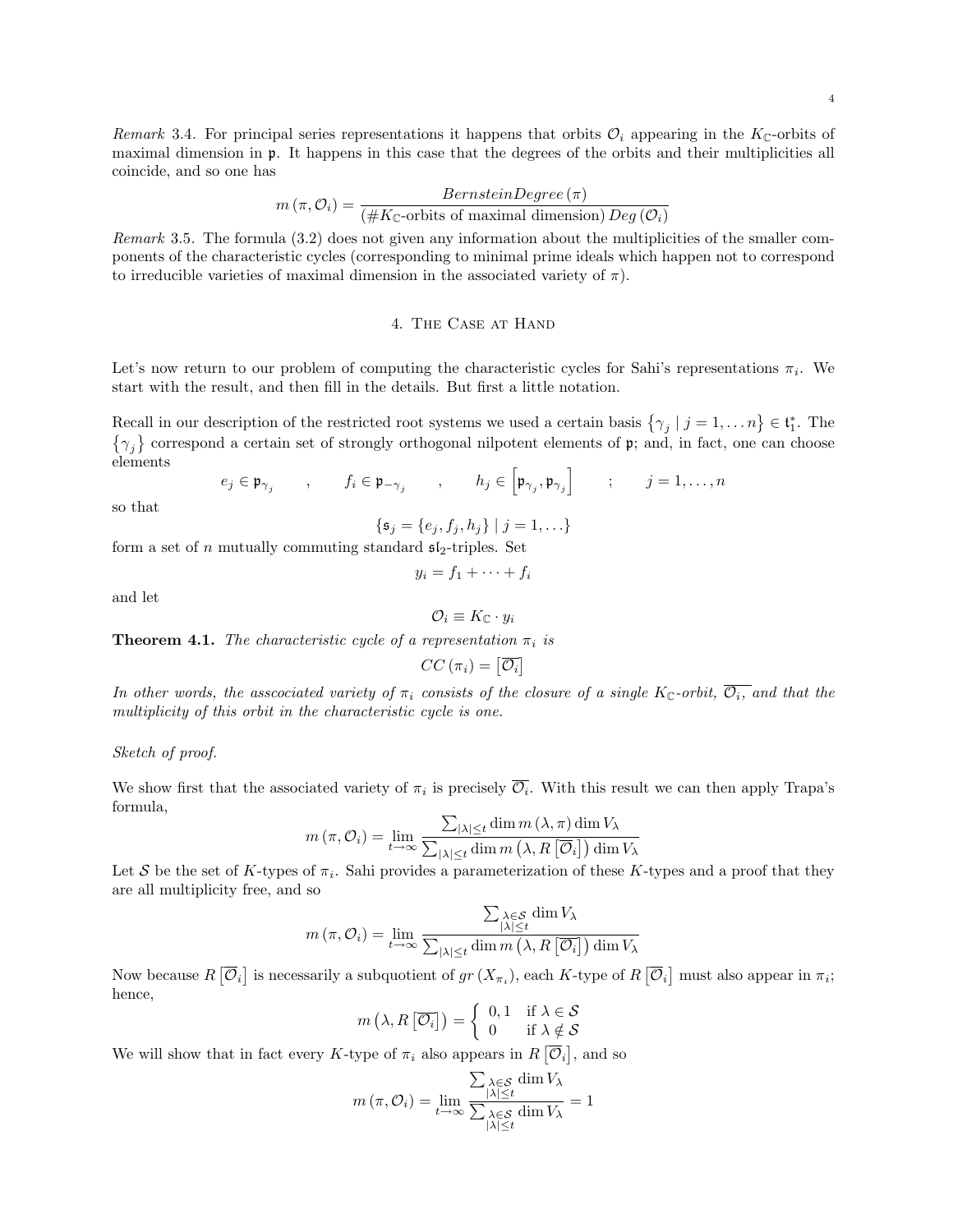#### 5. THE ASSOCIATED VARIETY OF  $\pi_i$

We first note that the root spaces  $\mathfrak{p}_{\gamma_i} \subset \mathfrak{g}$  are commutative since  $\gamma_i + \gamma_j$  is not a root of  $\mathfrak{g}$ . Moreover, for each  $j = 1, \ldots, n$  we can choose elements  $e_j \in \mathfrak{p}_{\gamma_j}$ ,  $f_j \in \mathfrak{p}_{\gamma_j}$ , and  $h_j \in \mathfrak{t}_1$  such that

$$
[e_j, f_j] = h_j
$$
,  $[h_j, e_j] = 2e_j$ ,  $[h_j, f_j] = -2f_j$ ,  $j = 1, ..., n$ 

The aim of this section is to show that the associated variety of  $(\pi, V)$  is the closure of a single  $K_{\mathbb{C}}$ -orbit. In fact, we shall show that the associated variety of  $(\pi, V)$  is the closure of

$$
K_{\mathbb{C}} \cdot \left(\sum_{j=1}^{i} f_j\right)
$$

However, we do this indirectly. We will actually show that the real nilpotent orbit corresponding to the right hand side of (2) via the Sekiguchi correspondence is the unique real orbit  $\mathcal O$  such that  $G_{\mathbb C} \cdot \mathcal O$  is dense in the associated variety of  $Ann_{U(\mathfrak{a})}(\pi)$ .

The Sekiguchi correspondence is implemented via a Cayley transform defined as follows. Set

$$
c_j = \exp\left(\frac{\pi i}{4} \left(e_j + f_j\right)\right)
$$

and then set

$$
E_j = c_j^{-1} e_j c_j \quad , \quad F_j = c_j^{-1} f_j c_j \quad , \quad H_j = c_j^{-1} h_j c_j
$$

**Lemma 5.1.** Under the Cayley transform, each of the  $s_2$  triples  $\{e_j, f_j, h_j\} \in \mathfrak{g}_\mathbb{C}$  get mapped to an  $s_1$ subalgebra of  $\mathfrak{g}_0$ . Moreover, the parabolic subalgebra of  $\mathfrak{g}$  corresponding to the span of the non-negative root spaces of the semisimple element

$$
H = H_1 + \cdots + H_n \in \mathfrak{s}_o
$$

can be identified with the parabolic subalgebra of G associated with its Jordan algebra structure

Lemma 5.2.  $G_{\mathbb{C}} \cdot Y_i = L_{\mathbb{C}} \cdot Y_i$ .

Step 1.  $G_{\mathbb{C}} \cdot Y_i$  is a union of  $L_{\mathbb{C}}$ -orbits

Step 2. All  $L_{\mathbb{C}}$ -orbits in  $\bar{\mathfrak{n}}$  are of the form  $L_{\mathbb{C}} \cdot Y_k$ , where  $Y_k = \sum_{j=1}^k F_j$  and  $\overline{L_{\mathbb{C}} \cdot Y_k} \subset L_{\mathbb{C}} \cdot Y_\ell$  if  $k \leq \ell$ .  $([BSZ]).$ 

Step 3.  $L_{\mathbb{C}} \cdot Y_i \subset G_{\mathbb{C}} \cdot Y_i \cap \overline{\mathfrak{n}}_{\mathbb{C}}$ Since  $Y_i$  is stablized by  $N_{\mathbb{C}}$ , and  $NL_{\mathbb{C}}N_{\mathbb{C}}$  is dense in  $G_{\mathbb{C}}$ ,  $N_{\mathbb{C}}L_{\mathbb{C}}\cdot Y_i \cap \overline{\mathfrak{n}}_{\mathbb{C}}$  is dense in  $G_{\mathbb{C}}\cdot F_i \cap \overline{\mathfrak{n}}_{\mathbb{C}}$ . Since  $[\overline{\mathfrak{n}}, \mathfrak{n}] \subset \mathfrak{l}, [\mathfrak{n}, \mathfrak{l}] \subset \mathfrak{n},$ 

$$
N_{\mathbb{C}}L_{\mathbb{C}}\cdot X_i\cap\overline{\mathfrak{n}}_{\mathbb{C}}=L_{\mathbb{C}}\cdot Y_i
$$

Hence,  $L_{\mathbb{C}} \cdot Y_i$  is dense in  $G_{\mathbb{C}} \cdot Y_i \cap \overline{\mathfrak{n}}_{\mathbb{C}}$ .

Step 4. We now show that the action of  $G_{\mathbb{C}}$  can not bump  $Y_i$  to a larger orbit  $L_{\mathbb{C}}$ -orbit. Assume  $\overline{L_{\mathbb{C}} \cdot Y_{\ell}} =$  $G_{\mathbb{C}} \cdot Y_i \cap \overline{\mathfrak{n}}_{\mathbb{C}},$  and  $\ell > i$ .

$$
\Rightarrow L_{\mathbb{C}} \cdot Y_{\ell} \cap N_{\mathbb{C}} L_{\mathbb{C}} \cdot Y_i \cap \overline{\mathfrak{n}}_{\mathbb{C}} \neq \varnothing
$$
  
\n
$$
\Rightarrow \qquad \exists n \in N_{\mathbb{C}} , l \in L_{\mathbb{C}} \text{ such that } Y_{\ell} = Ad(n) Ad(l) Y_i
$$

 $\mathfrak{n}_{\mathbb{C}}$  is abelian, so  $n = \exp(x)$  and

$$
Y_{\ell} = Ad (l) (Y_i) + [x, Ad (l) Y_i] + \frac{1}{2} [x, [x, Ad (l) Y_i]
$$

Now  $Y_{\ell} \in \overline{\mathfrak{n}}_{\mathbb{C}}$  and  $Ad (l) (Y_i) \in \overline{\mathfrak{n}}_{\mathbb{C}}$ , but  $[x, Ad (l) Y_i] \in \mathfrak{l}_{\mathbb{C}}$ , and  $\frac{1}{2}[x, [x, Ad (l) Y_i] \in \mathfrak{n}_{\mathbb{C}}$ . So

$$
\overline{L_{\mathbb{C}} \cdot Y_{\ell}} = G_{\mathbb{C}} \cdot Y_i \cap \overline{\mathfrak{n}}_{\mathbb{C}}, \quad \text{and} \quad \ell > i. \quad \Rightarrow \quad Y_{\ell} = Ad(l) Y_i \text{ with } l \in L_{\mathbb{C}}
$$

**Lemma 5.3.** If  $\mathcal{O}$  is a  $G_{\mathbb{R}}$ -orbit of top dimension in  $G_{\mathbb{C}} \cdot Y_i$ , then  $\mathcal{O} \cap \mathfrak{n} \neq \emptyset$ .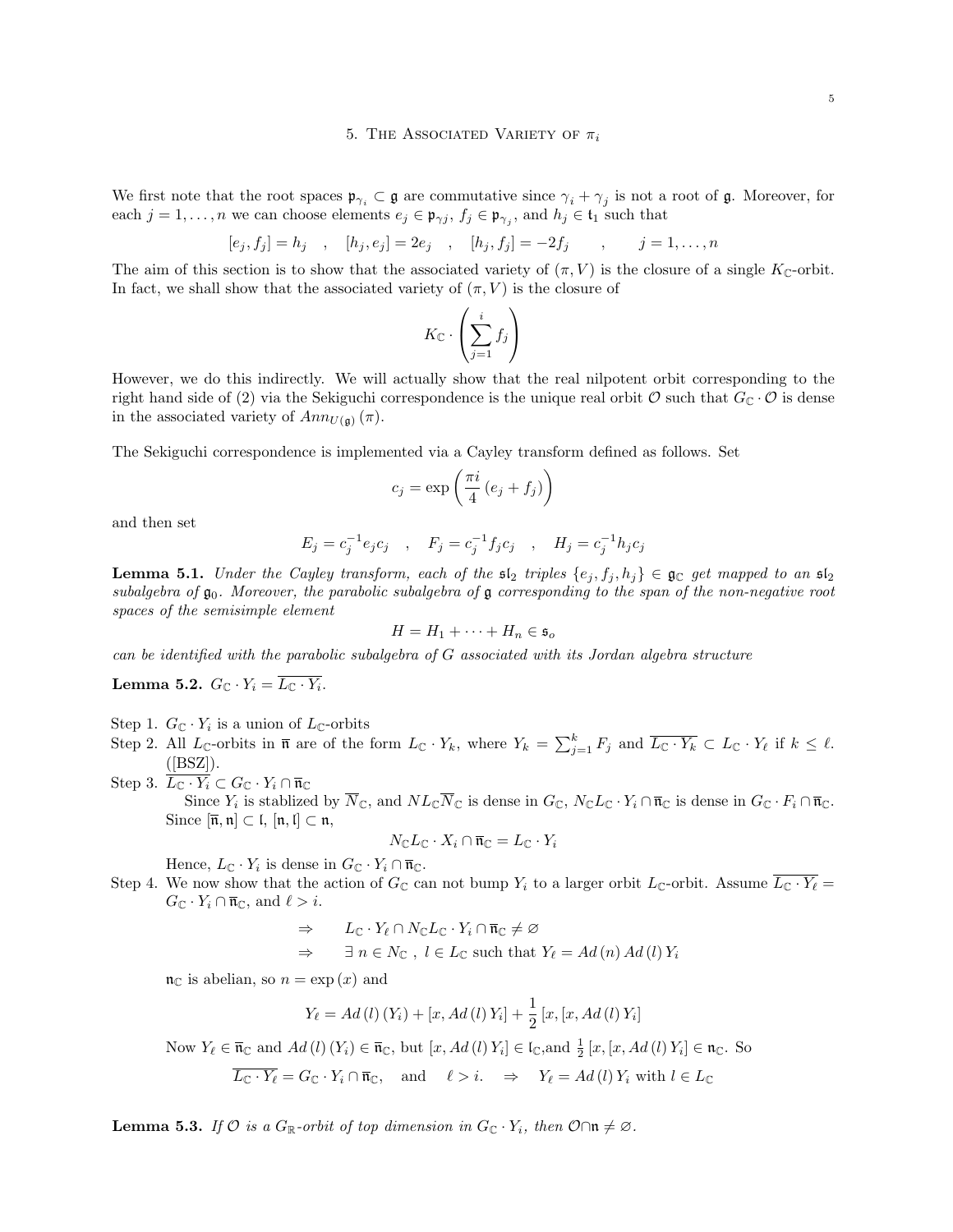*Proof.* Since  $\mathcal{O}$  has top dimension,

$$
\begin{array}{rcl}\n\mathcal{O} \cap N_{\mathbb{C}}L_{\mathbb{C}} \cdot Y_{i} & \neq & \mathcal{O} \\
\Rightarrow & \exists \ z \in \mathcal{O} \cap N_{\mathbb{C}}L_{\mathbb{C}} \cdot Y_{i} \\
\Rightarrow & \exists \ n_{x} = \exp x \in N_{\mathbb{C}} \text{ , } l \in L_{\mathbb{C}} \text{ such that } z = Ad(n_{x})Ad(l)Y_{i} \text{ and } z \in \mathfrak{g}_{\mathbb{R}}\n\end{array}
$$

Then

$$
z = Ad (l) Y_i + [x, Ad (l) Y_i] + \frac{1}{2} [x, [x, Ad (l) Y_i]]
$$

Now  $Ad (l) (Y_i) \in \overline{\mathfrak{n}}_{\mathbb{C}}$ , but  $[x, Ad (l) Y_i] \in \mathfrak{l}_{\mathbb{C}}$ , and  $\frac{1}{2}[x, [x, Ad (l) Y_i] \in \mathfrak{n}_{\mathbb{C}}$  and all three terms on right hand side have to reside in  $\mathfrak{g}_{\mathbb{R}}$ ,  $l \in L \subset L_{\mathbb{C}}$ , and  $x \in \mathfrak{n}$ . Thus,

$$
z = Ad\left(n\right) Ad\left(l\right) Y_i
$$

is such that  $Ad(n^{-1}) z = Ad(l) Y_i \in \overline{\mathfrak{n}}$ , and also lies in  $\mathcal{O}$ .

**Lemma 5.4.** If  $\mathcal O$  is a real G-orbit contained in  $G_{\mathbb C} \cdot Y_i$ , with  $\dim_{\mathbb R}(\mathcal O) = \frac{1}{2} \dim_{\mathbb C} G_{\mathbb C} \cdot Y_i$ , then  $\mathcal O = G \cdot Y_i$ .

*Proof.* Assume O is a real G orbit contained in  $G_{\mathbb{C}} \cdot Y_i$  and that  $\dim_{\mathbb{R}} (\mathcal{O}) = \dim_{\mathbb{C}} G_{\mathbb{C}} \cdot Y_i$ . By the preceding lemma  $\mathcal{O}\cap\overline{\mathfrak{n}}$  is non-empty. It is also L-invariant, and so a union of L-orbits. In [BSZ], it is shown<sup>2</sup> that each of the L-orbits in  $\bar{\mathfrak{n}}$  is of the form,  $L \cdot Y_k$ . Moreover, if  $k \lt \ell$ , the stabilizer of  $Y_\ell$  in l is strictly contained within the stabilizer of  $Y_k$  in l, and so dim  $(L \cdot Y_k) < \dim (L \cdot Y_\ell)$  if  $k < \ell$ . Thus, there will be at most one L-orbit of any particular dimension in  $\mathcal{O} \cap \overline{\mathfrak{n}}$ . Since  $\mathcal{O}_i = G \cdot Y_i \subset G_{\mathbb{C}} \cdot Y_i$  and  $\dim_{\mathbb{R}} (\mathcal{O}_i) = \frac{1}{2} \dim_{\mathbb{C}} G_{\mathbb{C}} \cdot Y_i$ , the lemma follows. .

**Lemma 5.5.**  $GK\dim\pi_i = \frac{1}{2}\dim_{\mathbb{C}}G_{\mathbb{C}}\cdot Y_i$ 

*Proof.* This is proved by computing the dimension of the stabilizer of  $Y_i$  in  $\mathfrak{g}_\mathbb{C}$  and then comparing it with the Gelfand-Kirilov dimension of  $\pi_i$  (as computed in previous section.).

 $\textbf{Lemma 5.6.}\ \textit{Ass}\left( Ann_{U(\mathfrak{g})}\left( \pi_{i}\right) \right) =\overline{G_{\mathbb{C}}\cdot Y_{i}}$ 

*Proof.* This can be proved by using the explicit realization of [BSZ] to show that  $Y_i \in Ass(Ann_{U(\mathfrak{g})}(\pi_i))$ .

Alternatively, once one can show that  $\exp^{B(Y_i,\cdot)}$  defines a character for a Whittaker vector for  $\pi_i$ , and then by a theorem of Matumoto  $G_{\mathbb{C}} \cdot Y_i \subset Ass(Ann_{U(\mathfrak{g})}(\pi_i))$ . Comparing dimensions the conclusion follows.

**Lemma 5.7.** Choose  $f_j \in \mathfrak{s}_{\gamma_j}$  as in the beginning of this section, and set

 $y_i = f_1 + \cdots + f_i \in \mathfrak{s}_\mathbb{C}$ 

Then the associated variety  $V(\pi_i) \subset \mathfrak{s}$  of  $\pi_i$  is the Zariski closure of  $K_{\mathbb{C}} \cdot y_i$ .

*Proof.* Set  $y_i$  is just the inverse Cayley transform of  $Y_i$ , and so this lemma just implements the Kostant-Sekiguchi correspondence between G orbits.

Henceforth, we'll let denote by  $\mathcal{O}_i$  the unique dense orbit  $K_{\mathbb{C}} \cdot y_i$  in the associated variety of  $\pi_i$ .

**Corollary 5.8.** The characteristic cycle of  $\pi_i$  is of the form

$$
\mathcal{V}\left(\pi_{i}\right)=m\left(\pi_{i},\overline{\mathcal{O}}_{i}\right)\left[\overline{\mathcal{O}}_{i}\right]
$$

*Proof.* We have seen that associated variety of  $Ann_{U(\mathfrak{g})}(\pi_i)$  is  $\overline{G_{\mathbb{C}}\cdot Y_i}$ , and that inside  $\overline{G_{\mathbb{C}}\cdot Y_i}$  there is only one real nilpotent orbit whose dimension is equal to  $GK\dim(\pi_i)$ , and that orbit is simply  $G \cdot Y_i$ . The Kostant-Sekiguchi corrrespondence then implies that there is only one  $K_{\mathbb{C}}$ -orbit in p that lies in the

<sup>&</sup>lt;sup>2</sup>Actually, in [BSZ] it is shown that the L-orbits in n are of the form  $L \cdot (E_1 + \cdots + E_k)$ , but their argument is readily ported to yield the analogous classification of the L-orbits in  $\overline{n}$ .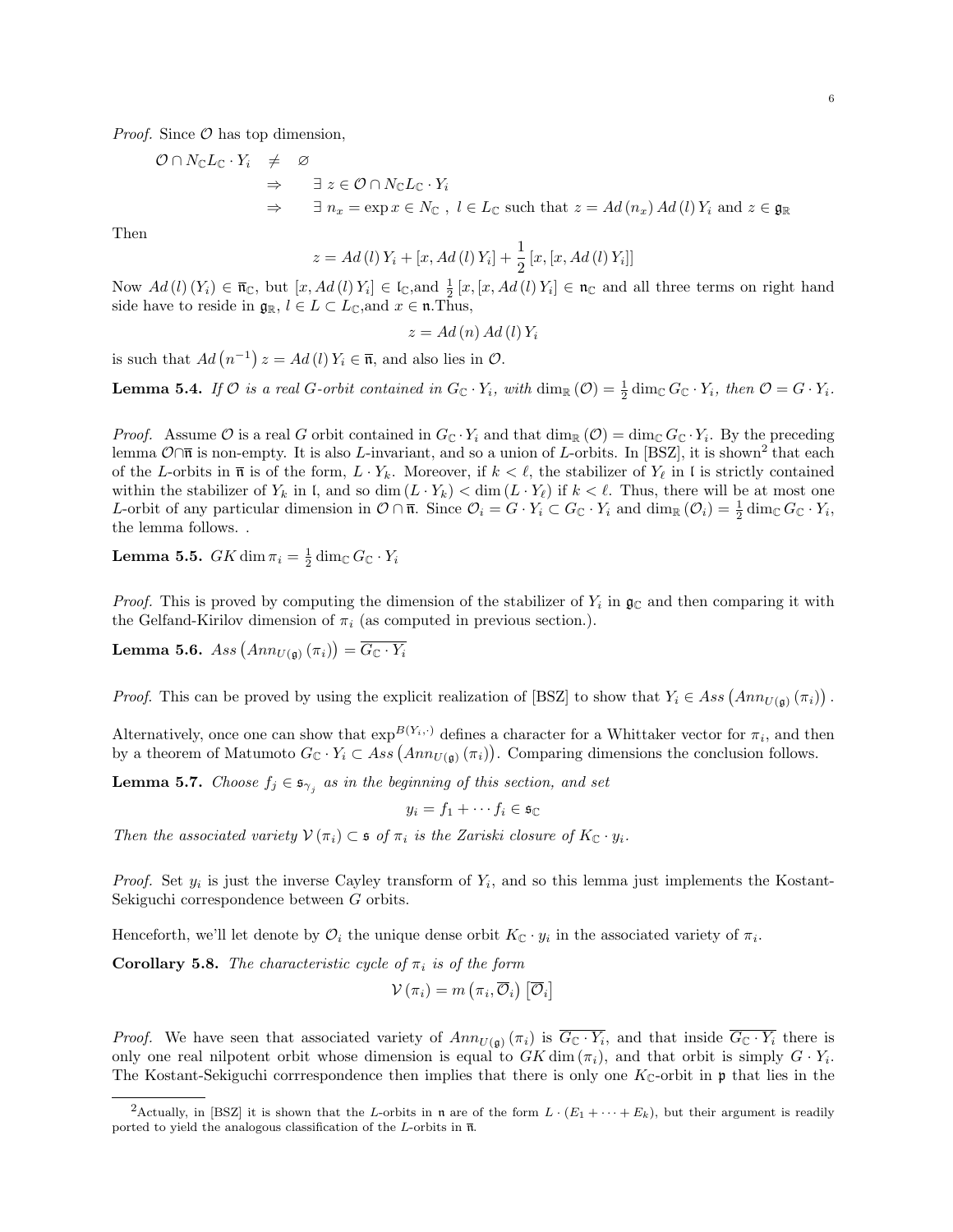associated variety of  $Ann_{U(\mathfrak{g})}(\pi_i)$  of complex dimension  $\frac{1}{2}GK\dim(\pi_i)$ , and that orbit is  $K_{\mathbb{C}} \cdot y_i$ . Theorem 8.4 of Vogan<sup>3</sup> now implies that the characteristic variety of  $\pi_i$  must be  $\overline{\mathcal{O}}_i \equiv \overline{K_{\mathbb{C}} \cdot y_i}$ .

6. 
$$
m(\pi_i, \overline{\mathcal{O}_i}) = 1
$$

In our sketch of the proof of Theorem 4.1, the proposition that  $m(\pi_i,\overline{\mathcal{O}}_i)=1$  followed from (the applicability of) Trapa's formula and the fact that every K-type in  $\pi_i$  also appears in  $R[\overline{\mathcal{O}}_i]$ . We'll now prove the latter.

Recall that we have a set of n strongly orthogonal non-compact roots and a corresponding set of n commuting  $\mathfrak{sl}_2$ -triples  $\{e_i, f_i, h_i\}$  with  $e_i \in \mathfrak{p}_{\gamma_i}, f_i \in \mathfrak{p}_{-\gamma_i}$ .

**Lemma 6.1** (Sahi). Let  $\phi_o$  be the unique spherical vector in  $\pi_i$ . Then, for  $j = 1, 2, \ldots, i$ 

 $e_1e_2\cdots e_i\phi_q$ 

has a non-zero projection onto the K-type  $V_{\gamma_1+\gamma_2+\cdots+\gamma_j}$  of  $\pi_i$ .

**Corollary 6.2.** For each  $i = 1, ..., n$  there is an irreducible summand  $V_{\lambda_i}$  of highest weight  $\lambda_i = \gamma_1 + \gamma_2 + \gamma_3$  $\cdots + \gamma_i$  in  $S^i(\mathfrak{p})$ .

*Proof.* The  $e_i$  all commute with one another, and so the products  $e_1e_2\cdots e_i$  can be identified with the corresponding monomials in  $S(\mathfrak{p})$ . Indeed, they can regarded as the images in  $U(\mathfrak{p})$  of the monomials  $e_1 \cdots e_i \in S^i(\mathfrak{p})$  via the symmeterizer map  $sym : S(\mathfrak{g}) \to U(\mathfrak{g})$ . Following the symmeterizer map with Sahi's projection, we have a K-equivariant map that sends  $e_1 \cdots e_i$  to the K-type  $V_{\gamma_1 + \cdots + \gamma_i}$  of  $\pi_i$ . It follows that there must be a summand  $V_{\lambda_i} \in S^i(\mathfrak{p})$  of highest weight  $\lambda_i$ .

**Corollary 6.3.** The monomial  $\phi_i = e_1 \cdots e_i \in S^i(\mathfrak{p})$  has a non-zero projection onto  $V_{\lambda_i}$ .

**Lemma 6.4.** The summand  $V_{\lambda_j} \subset S^j$  (p) does not vanish on  $\mathcal{O}_i$  if  $j \leq i$ .

*Proof.* The monomial  $\phi_i$  has non-zero projection onto  $V_{\lambda_i}$  and in fact it must project onto the highest weight vector of  $V_{\lambda_i}$ . However,  $\phi_i$  itself need not (and is not unless  $i = 1$ ) a highest weight vector. Let  $e_{n+1},\ldots,e_{\dim \mathfrak{p}}$  a basis for the complement of  $span(e_1,\ldots,e_n)$  in  $\mathfrak{p}$ , chosen in such a way that each  $e_i$  is a weight vector for K. Then the highest weight vector  $\psi_j$  for  $V_{\lambda j}$  will be of the form

$$
\begin{array}{lcl} \psi_j & = & e_1 \cdots e_j + \hbox{ sum of monomial terms of degree } i \hbox{ and weight } \lambda_i \\ \\ & = & \phi_j + \sum \varphi_{j,k} \end{array}
$$

Now recall that  $\mathcal{O}_i = K_{\mathbb{C}} \cdot y_i$ . Evaluating  $\psi_j$  are the base point  $y_i = f_1 + \cdots + f_i$  (and employing the Killing form to evaluate polynomials on  $\mathfrak{p}$  on  $y_i \in \mathfrak{p}$ ), one obtains

$$
\psi_j(y_i) = \phi_j(y_i) + \sum \varphi_{j,k}(y_i)
$$

Now

$$
\begin{array}{rcl}\n\phi_j(y_i) & = & \langle e_1, f_1 + \dots + f_i \rangle \dots \langle e_j, f_1 + \dots + f_i \rangle \\
& = & \langle e_1, f_i \rangle \dots \langle e_j, f_j \rangle \\
& \neq & 0\n\end{array}
$$

(a)  $\mathcal{V}(X) \subset \mathcal{V}(J) \cap (\mathfrak{g}/\mathfrak{k})^*$ 

<sup>&</sup>lt;sup>3</sup>Theorem: Let  $(G, K)$  be a reductive symmetric pair of Harish-Chandra class, and X an irreducible  $(\mathfrak{g}, K)$ -module. Write  $J = Ann_{U(\mathfrak{g})}X$ , a primitive ideal in  $U(\mathfrak{g})$ . Let  $\mathcal{O} \subset V(J)$  be the dense G-orbit in  $\mathfrak{g}^*$ , and let  $V(X) \subset (\mathfrak{g}/\mathfrak{k})^*$  be the associated variety of  $X$ . Then

<sup>(</sup>b)  $\mathcal{O} \cap (\mathfrak{g}/\mathfrak{k})^*$  is a finite union of  $K_{\mathbb{C}}$ -orbits  $\mathcal{O}_1, \ldots, \mathcal{O}_r$ , each of which has (complex) dimension equal to half that of  $\mathcal{O}$ .

<sup>(</sup>c) Some of the  $\mathcal{O}_i$  are contained in  $\mathcal{V}(X)$ , they are precisely the K-orbits of maximal dimension in  $\mathcal{V}(X)$ .